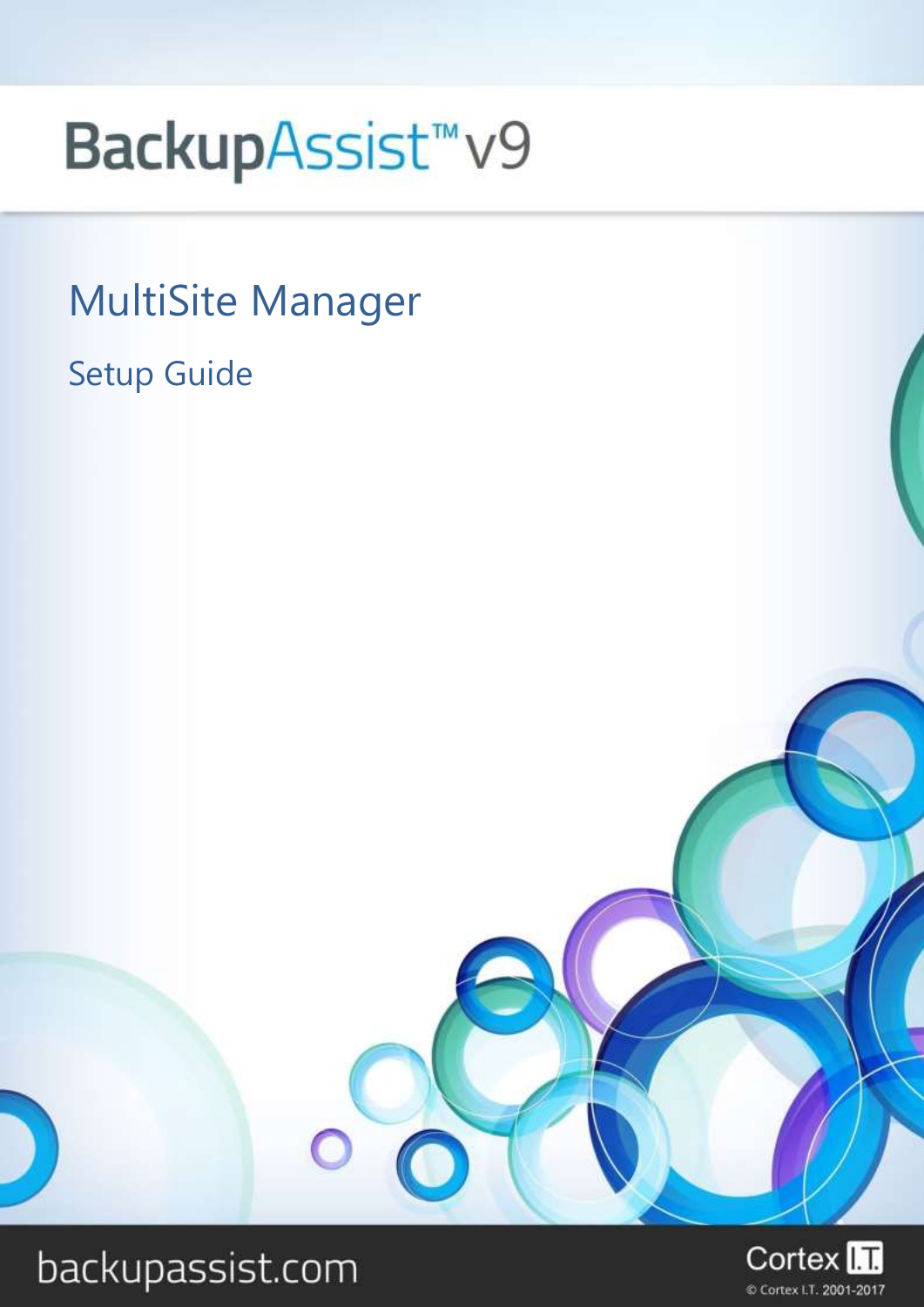# **Contents**

| 1. |  |
|----|--|
|    |  |
|    |  |
| 2. |  |
|    |  |
|    |  |
|    |  |
|    |  |
|    |  |
| 3. |  |
|    |  |
|    |  |
| 4. |  |
| 5. |  |
| 6. |  |
| 7. |  |
|    |  |
|    |  |
| 8. |  |
|    |  |
|    |  |
|    |  |
| 9. |  |
|    |  |

 $\,1\,$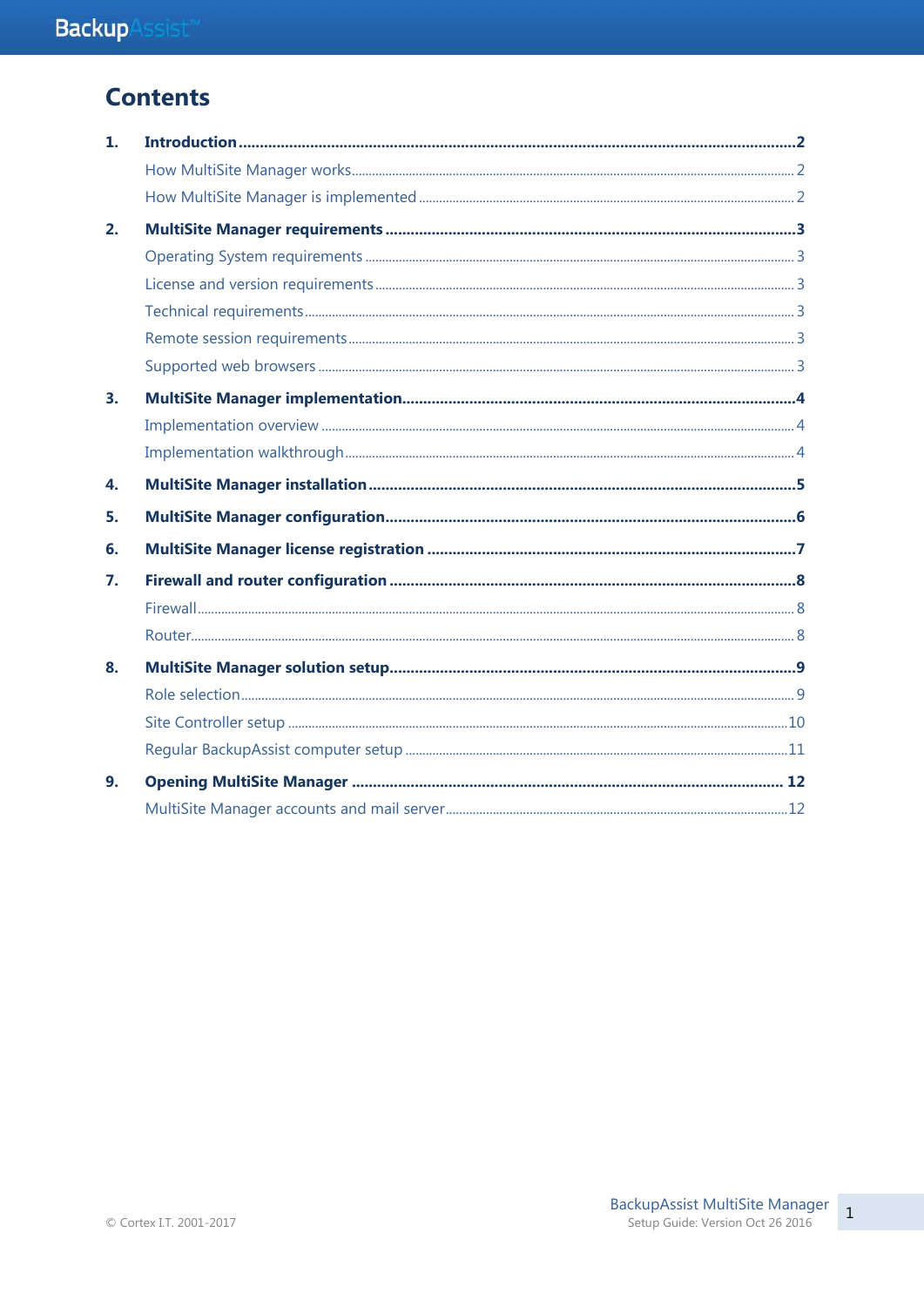# 1. Introduction

BackupAssist MultiSite Manager is a standalone software solution that allows you to remotely administer BackupAssist v8 and later computers over the internet.

### How MultiSite Manager works

BackupAssist MultiSite Manager is installed onto the computer that will manage your BackupAssist computers. This computer will be the MultiSite Manager, and you will interface with it using a web application.

All of the computers to be managed by the MultiSite Manager are grouped into sites. One computer in each site is made a Site Controller, which connects to the MultiSite Manager and communicates on behalf of its site. All other BackupAssist computers in the site are added to the Site Controller.

# How MultiSite Manager is implemented

MultiSite Manager can be used for both single-site and multi-site implementations.

- **Single-site**: each BackupAssist computer is connected to a single Site Controller, and that Site Controller is connected to the MultiSite Manager.
- **Multiple Sites**: each BackupAssist computer is connected to the Site Controller for their site. The Site Controllers are all connected to the MultiSite Manager.



**Figure 1: Single-site and multi-site implementations**

Figure 1 shows how a single-site solution is implemented—in the same way as a multi-site solution, but with just one site to manage. The *Site Controller* computer can also run *MultiSite Manager* if required.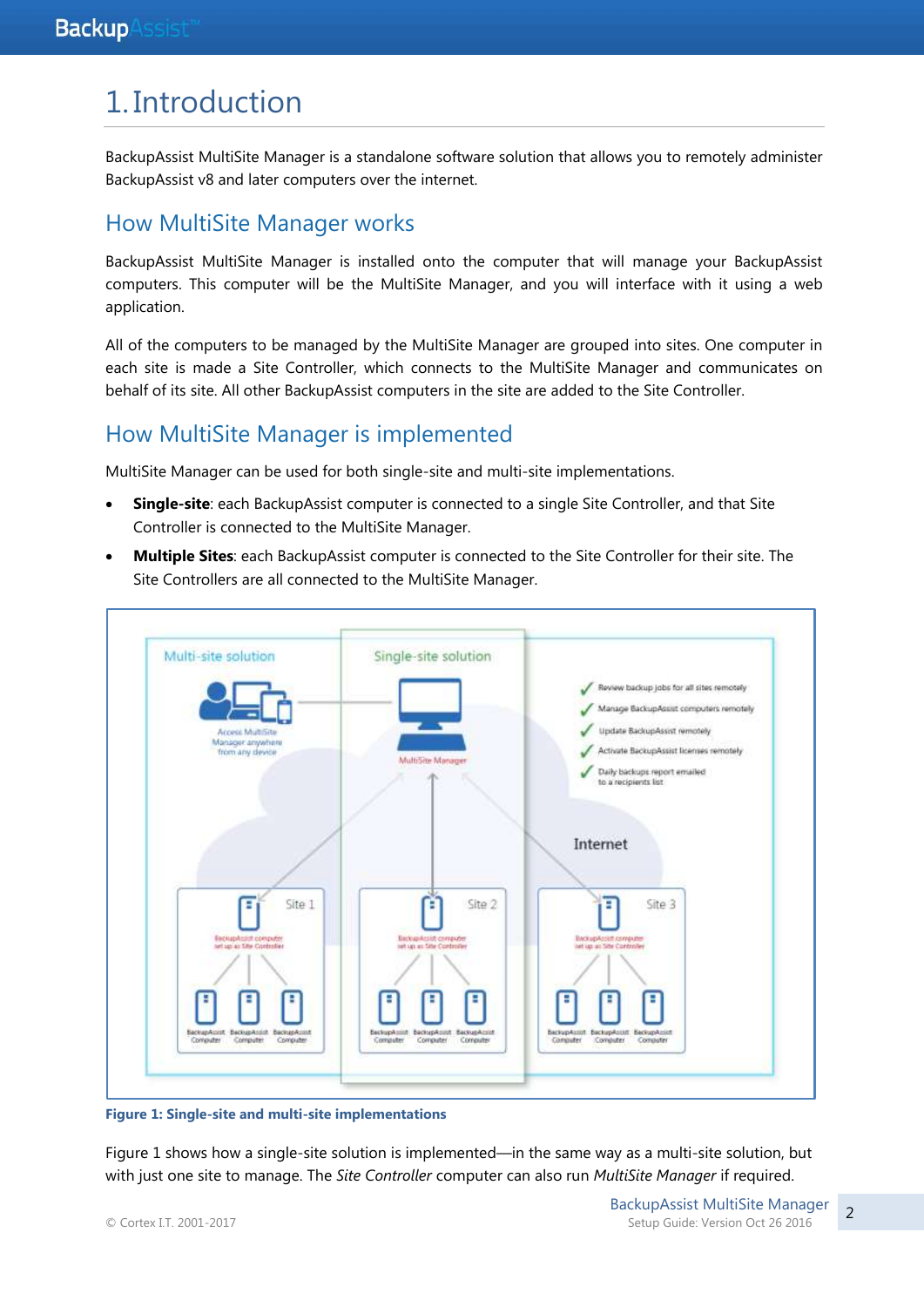# 2.MultiSite Manager requirements

Please review these prerequisites before deploying the MultiSite Manager.

# Operating System requirements

MultiSite Manager can be installed onto the following operating systems.

- Windows Server 2016 from v9.5 (does not include CSV support)
- Windows Server 2012 / 2012 R2
- Windows Server 2008 / 2008 R2 64-bit
- Windows 10 64-bit
- Windows 8 / 8.1 64-bit
- Windows 7 32-bit / 64-bit

### License and version requirements

- The MultiSite Manager's computer requires an active MultiSite Manager license subscription.
- A Site Controller needs BackupAssist v8.1 or later and a valid BackupCare or Upgrade Protection subscription.
- A BackupAssist computer (managed by MultiSite Manager) needs BackupAssist v8.1 or later and a valid BackupCare or Upgrade Protection subscription.

To learn more about licensing, see our MultiSite Manager [licensing resource page.](http://www.backupassist.com/education/v9/multisite-manager/multisite-manager-licensing-guide.html)

# Technical requirements

- The MultiSite Manager's computer requires a globally reachable hostname or IP address.
- MultiSite Manager communication over the internet should be secured using [SSL Certificates.](http://www.backupassist.com/education/v9/multisite-manager/multisite-manager-certificates.html)
- All remotely managed BackupAssist computers and Site Controllers must have internet access.

### Remote session requirements

MultiSite Manager can open a remote BackupAssist installation, and run it as a local session on the computer running the MultiSite Manager web application. This feature uses Microsoft Remote Desktop.

- Microsoft Remote Desktop must be enabled on a computer before MultiSite Manager can connect to it and initiate a remote session.
- BackupAssist will automatically enable Remote Desktop for you, when you select *Enable Remote Management*, in the [Remote Setup screen.](#page-9-0)
- If you use the Remote Session feature to access a Windows 7 or 8 workstation, you will be presented with a full Microsoft Remote Desktop session, which is used to open BackupAssist.

# Supported web browsers

The following web browsers are supported by the MultiSite Manager's web application:

- Microsoft Internet Explorer 9 and above.
- Mozilla Firefox 12.0 and above.
	- Google Chrome 19.0 and above. Does not support Chrome on iOS.

MultiSite Manager support for **Windows Server 2003** is explained on ou[r Windows 2003 page.](http://www.backupassist.com/education/v9/multisite-manager/multisite-manager-windows-2003-support.html) 

3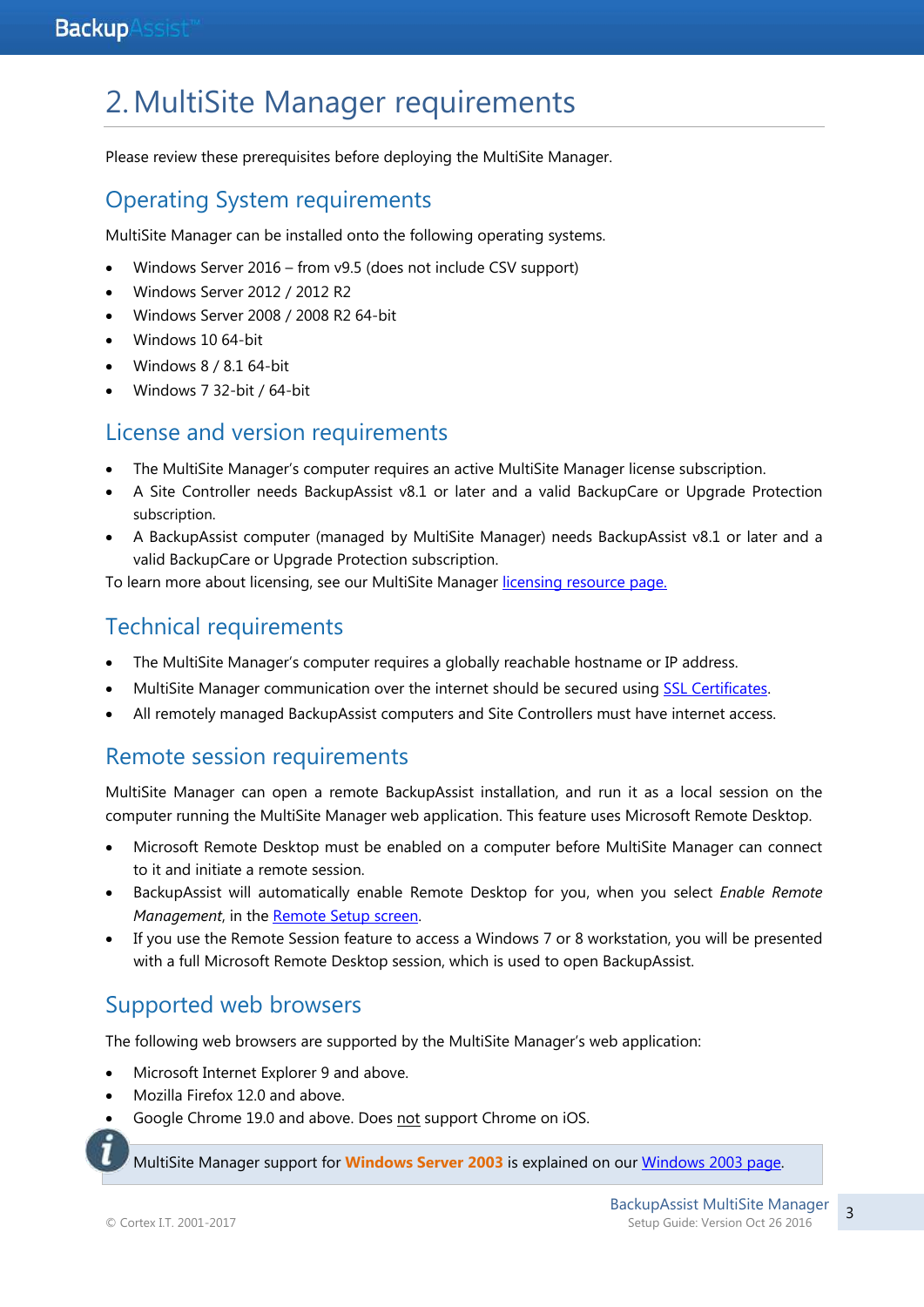# 3.MultiSite Manager implementation

### Implementation overview

For a Multisite Manager solution, one computer in each site is nominated as the Site Controller, which will connect to the MultiSite Manager and communicate with the MultiSite Manager on behalf of a site. A site is a LAN containing all of the managed BackupAssist computers.

- MultiSite Manager is [installed](#page-5-0) and [configured](#page-6-0) on a computer. It does not require BackupAssist.
- The Site Controller is a BackupAssist computer. It is registered to the MultiSite Manager using the BackupAssist *Remote* tab's *[Remote Setup](#page-10-0)* window.
- BackupAssist 9.2 and later computers are automatically detected by the Site Controller and added to the MultiSite Manager for remote management.

# Implementation walkthrough

This walkthrough explains the sequence of steps that should be followed to implement a MultiSite Manager solution. A detailed description of each step can be found in sections 5 and 7 of this guide.

#### **Step 1: Set up a MultiSite Manager computer**

- a) Select a computer to be your MultiSite Manager. This computer will need internet access, a globally reachable hostname or IP address and an SSL certificate assigned. MultiSite Manager can be installed onto a Site Controller, but the Site Controller will still need to be registered to the MultiSite Manager so that the computer can perform both roles.
- b) Install MultiSite Manager onto this computer and run the initial setup when you first launch the MultiSite Manager web application. This setup includes creating the username and password.

#### **Step 2: Set up a Site Controller for each site**

These steps are performed on one computer in each site - the Site Controller. If there is only one BackupAssist computer in a site, that one computer will be the Site Controller.

- a) Select a BackupAssist computer to be the Site Controller for the site you want to set up.
- b) Install BackupAssist v8.1 or later onto the computer (if it's not already running v8.1 or later).
- c) Run the BackupAssist *Remote* tab > *Remote Setup*. Select the *Site Controller* role and register the site to the MultiSite Manager.
- d) Open MultiSite Manager to approve the Site Controller registration.

#### **Step 3: Add your BackupAssist computers**

- a) Run the BackupAssist *Remote* tab > *Remote Setup*
- b) Enable the computer for *remote management* with the *automatic registration* option selected.
- a) Open MultiSite Manager, and go to the site that you are adding the computer to.
- b) Select the *Site Installations* menu and select *Add Other Installations to Site*.
- c) In the dialog box that opens, select the BackupAssist computer and click *Add Selected to Site*.

If the Site Controller uses HTTPS on the LAN and the computer does not trust the certificate a manual registration must be performed using the steps in the [MultiSite Manager solution setup](#page-9-0) section.

If the Site Controller or managed computers are not using BackupAssist v9.2 or later, a manual registration must be performed using the steps in the **MultiSite Manager solution setup** section.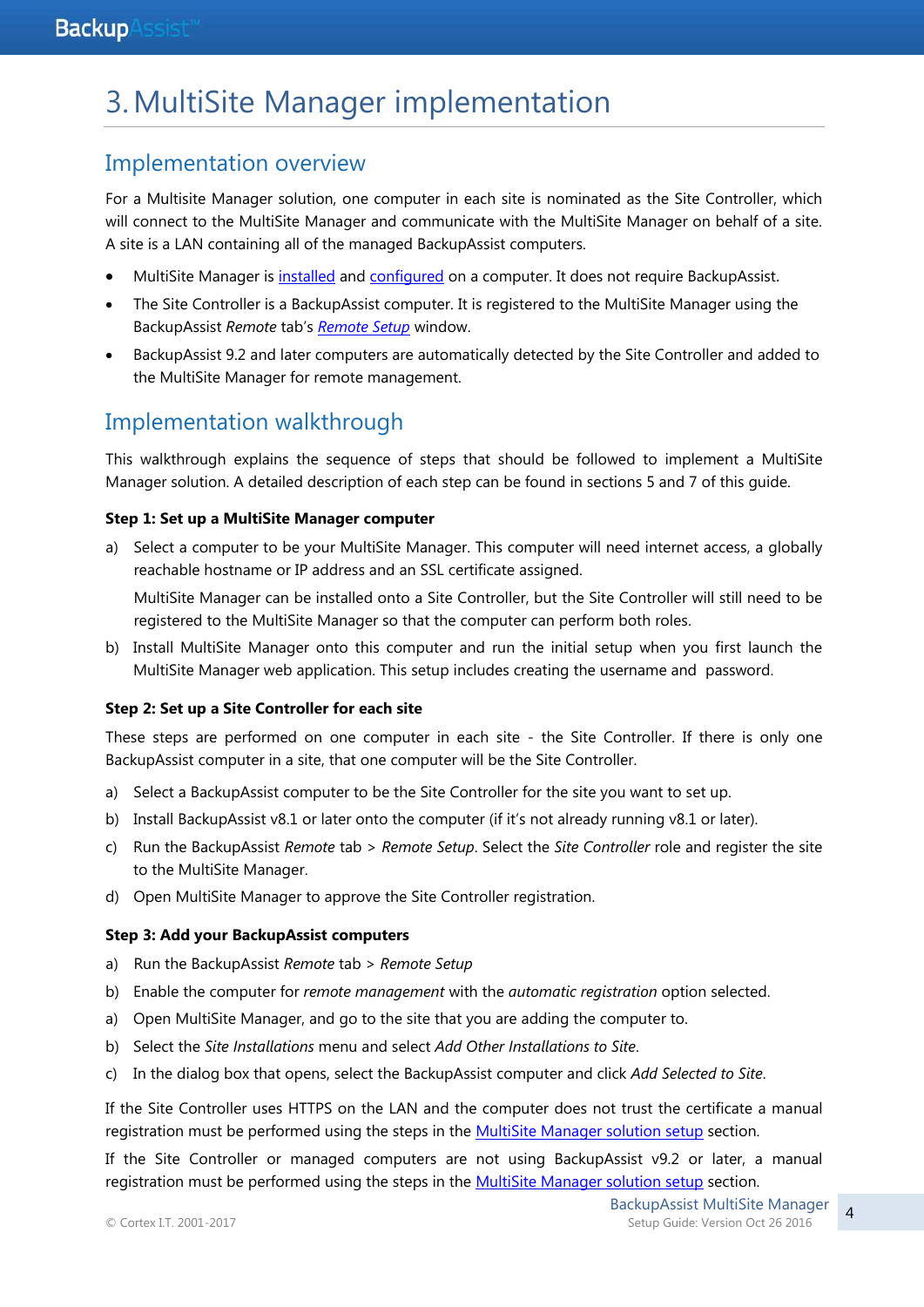# <span id="page-5-0"></span>4.MultiSite Manager installation

BackupAssist MultiSite Manager is a stand-alone product that is installed onto a computer that will become the MultiSite Manager. BackupAssist does not need to be installed on this computer.

To install MultiSite Manager:

- 1. Download the install file from the beta download page.
- 2. When the download begins, select or confirm your download location and download the file. Once you have downloaded the install file, the file will run automatically, prompt you to run it or save to the selected destination, depending on your web browser and your web browser's settings.
- 3. Run or double-click the install file. You may be prompted to confirm that you wish to run this program if your computer has security policies enabled.
- 4. The installation wizard will start and begin preparing the MultiSite Manager files. Once the files are ready, you will be asked to confirm that you would like to install MultiSite Manager.

Click **Next**



*5.* The next screen will ask you to read the **MultiSite Manager End User License Agreement**. Once you have read the agreement, if you would like to proceed, select *I accept the terms of the license agreement.* 

Click **Next**

6. The next screen will ask you to confirm or change the installation destination. If you would like to install MultiSite Manager on a location different to the one shown, use the **Change** button and browse to the required location and then select OK.

Click **Next**

7. The next screen will give you a chance to go back and modify your selections.

Click **Install**

#### **MultiSite Manager will now begin to install.**

8. Once MultiSite Manager has been installed, a completion screen will be displayed.

Click **Finish**

Once the install has completed, you can select *Launch MultiSite Manager* from your **Start** menu or desktop shortcut.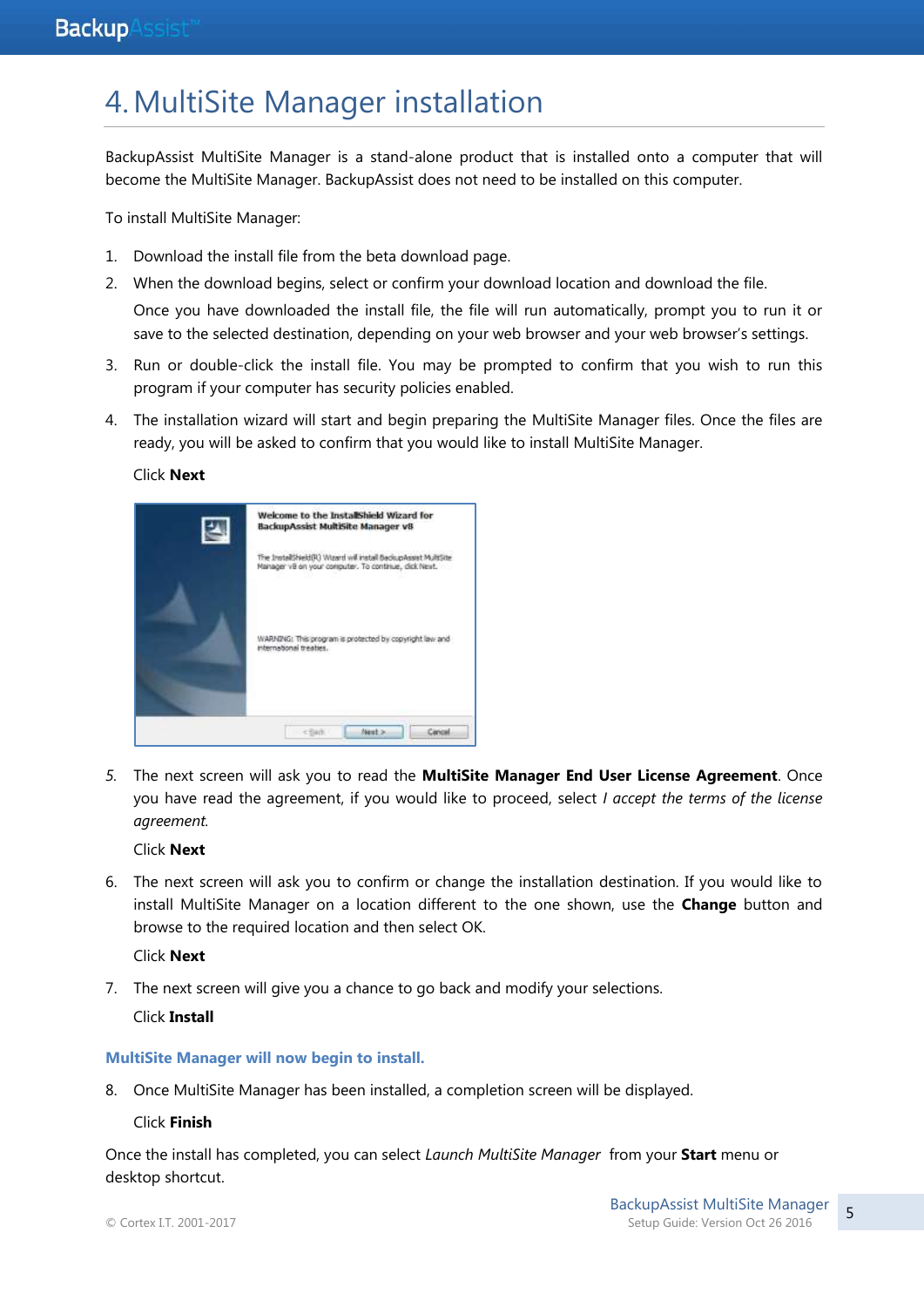# <span id="page-6-0"></span>5.MultiSite Manager configuration

The first time you launch MultiSite Manager, you will be presented with a setup screen to create a Multisite Manager username and password, and an option to enable HTTPS communication.

Follow these steps to review and configure MultiSite Manager's settings:

- 1. **Current URL** displays the URL currently configured for MultiSite Manager.
- 2. **Hostname** is an editable field that allows you to modify the hostname used by MultiSite Manager's URL. This can be useful if you use HTTPS to secure your connections, and the hostname used by MultiSite Manager does not match the hostname in the certificate. The hostname in the URL used to open MultiSite Manager must match the hostname in the certificate's FQDN. If they do not match, you will get a security warning that the connection is not trusted.

If you enter an invalid hostname, MultiSite Manager will not open. If this happens, you can modify the path in the browser's address bar, then log in and change the hostname in the *Edit setup* screen.

- 3. The default **Port** setting is 8465. You can change this setting if required.
- 4. **Use HTTPS** enables a secure connection over the internet between the MultiSite Manager and each Site Controller. If you select *Use HTTPS*, you will also need to select *Use HTTPS* when you register each Site Controller using BackupAssist's Remote tab.

If you select *Use HTTPS*, the **Select Certificate** button will become active. The button will display the SSL certificates available. When you select a certificate, the certificate's hostname will be written to the *Hostname* field, unless you have already filled the field in.

| Backup             |                                                                        | MultiSite Manager |                   |                                                                                                               |        |                                                                                  |                                  | A NOT COUGHT 11 . |
|--------------------|------------------------------------------------------------------------|-------------------|-------------------|---------------------------------------------------------------------------------------------------------------|--------|----------------------------------------------------------------------------------|----------------------------------|-------------------|
| Select Certificate |                                                                        |                   |                   |                                                                                                               |        | Sctup MultiSite Manager<br>- Configure Access<br>Current URL: http://ws-ridiets. |                                  |                   |
| Select Certificate |                                                                        |                   |                   |                                                                                                               |        | Hostname:                                                                        | WIHT                             |                   |
| Display Name       | <b>Stouer</b>                                                          | Tourtoont.        | <b>Valid Prom</b> | Valid To-                                                                                                     | Action | Port:                                                                            | 8465                             | ¢                 |
| WS-RLCprisoff      | Cli-CortesIT-Hk 9630E5998ABFF<br>2/26/2015 2:59 pm<br>5/1/2014 4:14 pm |                   | <b>Select</b>     | HTTPS is strongly recommended to strate accure connections.<br>团<br>Use HTTPS:<br>Dang Sacura 95L Cennections |        |                                                                                  |                                  |                   |
|                    |                                                                        |                   |                   |                                                                                                               |        |                                                                                  | tiefect Cartificate              |                   |
|                    |                                                                        |                   |                   |                                                                                                               |        |                                                                                  | - Treate MultiSite Administrator |                   |
|                    |                                                                        |                   |                   |                                                                                                               | Cine   | Upmanie:                                                                         | admin                            |                   |
|                    |                                                                        |                   |                   |                                                                                                               |        | Password:                                                                        | Gran Services                    |                   |
|                    |                                                                        |                   |                   |                                                                                                               |        | Confirm Password:                                                                |                                  |                   |
|                    |                                                                        |                   |                   |                                                                                                               |        |                                                                                  |                                  | Save Close        |

To learn more about HTTPS, see our online **SSL** certificates resource page

**Figure 2: MultiSite Manager setup and SSL certificate selection**

- 5. Use the **Create MultiSite Administrator** fields to create a username and password for the MultiSite Manager web application. These credentials are used each time you log in.
- 6. Select **Save** and the MultiSite Manager web application will open.

6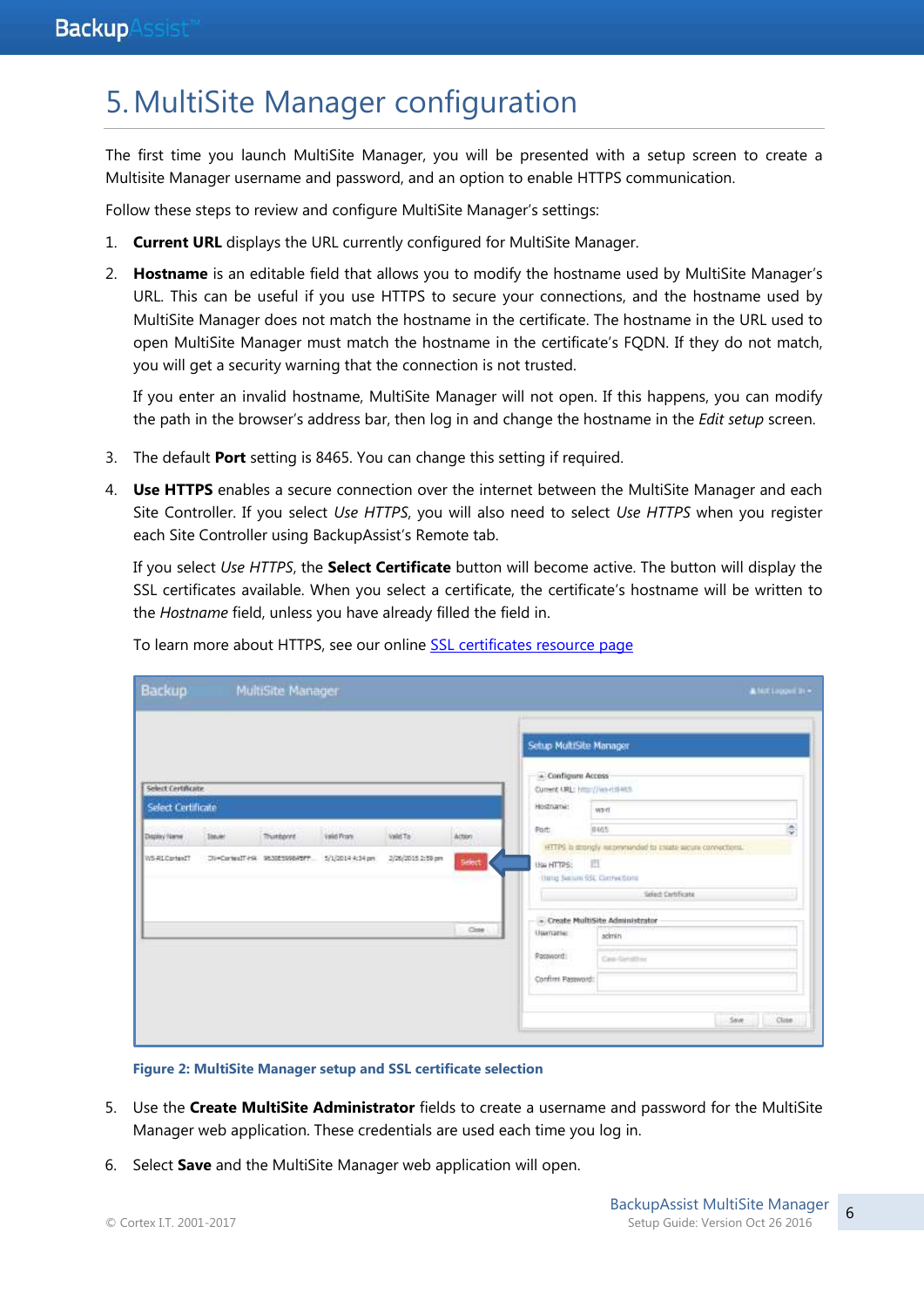# 6.MultiSite Manager license registration

When you first install MultiSite Manager, you will have a free 30-day FREE trial of the product. After 30 days, you will need a MultiSite Manager's license subscription.

To purchase a MultiSite Manager license subscription, go to the BackupAssist [Purchase page](http://www.backupassist.com/purchasing/purchase.php#top) and select either a 12 or 24-month subscription.

Once you have your license key, it will need to be registered with your MultiSite Manager installation, using the MultiSite Manager *License info* dialog.

#### **To register a MultiSite Manager license:**

- 1. Select **License info** from the MultiSite Manager **Welcome** menu.
- 2. Select **Activate license** and enter your license key into the field provided.
- 3. Select **Activate**, to complete the activation process.

| Backup                                                    | MultiSite Manager                                                                                                                                                                                                                                                                                                                                            | A maturity wings +                                                                                                                                                                                                                                                                                                                                                                                                                                                                                                                                                                                                         |
|-----------------------------------------------------------|--------------------------------------------------------------------------------------------------------------------------------------------------------------------------------------------------------------------------------------------------------------------------------------------------------------------------------------------------------------|----------------------------------------------------------------------------------------------------------------------------------------------------------------------------------------------------------------------------------------------------------------------------------------------------------------------------------------------------------------------------------------------------------------------------------------------------------------------------------------------------------------------------------------------------------------------------------------------------------------------------|
| die All Sites<br><b>Carl Bill</b><br><b>TR</b> Literature | Multilite Manager - License Details For MacGins: WS-RICK<br>Active Keys<br>There are no active product loys on your maters.<br>Deactivated Keys<br>The following product losis are comently inactive:<br>Product Key Required For Machine: WS-83<br>(8)<br>Key required for feature: MultSite Manager<br>6N6F6-E3FEE<br>Atbete<br>Cancel<br>Astronto Dominic | Đ<br><b>Manual Activation</b><br>BackupAssist could not access the interior in order to perform your request. Please follow the<br>Instructions on this page to complete your activation.<br>1. Save activation request as a file to the portable media, such as USB stick.<br>2. On a computer with Internet access navigate to http://www.backupasset.com/activateba.<br>= Use previously saved file to perform the activation.<br>. Save the activation confirmation file to the portable media.<br>3. Bring the confirmation file back and select it here to complete your activation.<br>Choose file   No file chosen |
|                                                           |                                                                                                                                                                                                                                                                                                                                                              | Activity<br>Saire<br>Close                                                                                                                                                                                                                                                                                                                                                                                                                                                                                                                                                                                                 |

If the MultiSite Manager computer does not have internet access, selecting **Activate** will open a *Manual Activation* dialog.

#### **To manually activate a license:**

- 1. Use the **Save** button to download an *activation request file* to a network location (that can be accessed by a computer with internet access) or a portable media, such as a USB stick.
- 2. Using a computer with access to the *activation request file* and an internet connection, navigate to [http://www.backupassist.com/activateba.](http://www.backupassist.com/activateba)
- 3. From the activateba page, select **Choose File** to locate and open the *activation request file*.
- 4. Select the **Activate/Deactivate BackupAssist** button to generate a *return license key file*.
- 5. The **activateba** page will prompt you to right click a link on the page and download the *return license key file* to the portable media or network location.
- 6. Return to the MultiSite Manager *Manual Activation* dialog and select **Choose file** to locate and open the *return license key* file.
- 7. Select **Activate** and you will receive a message License Successfully Activated.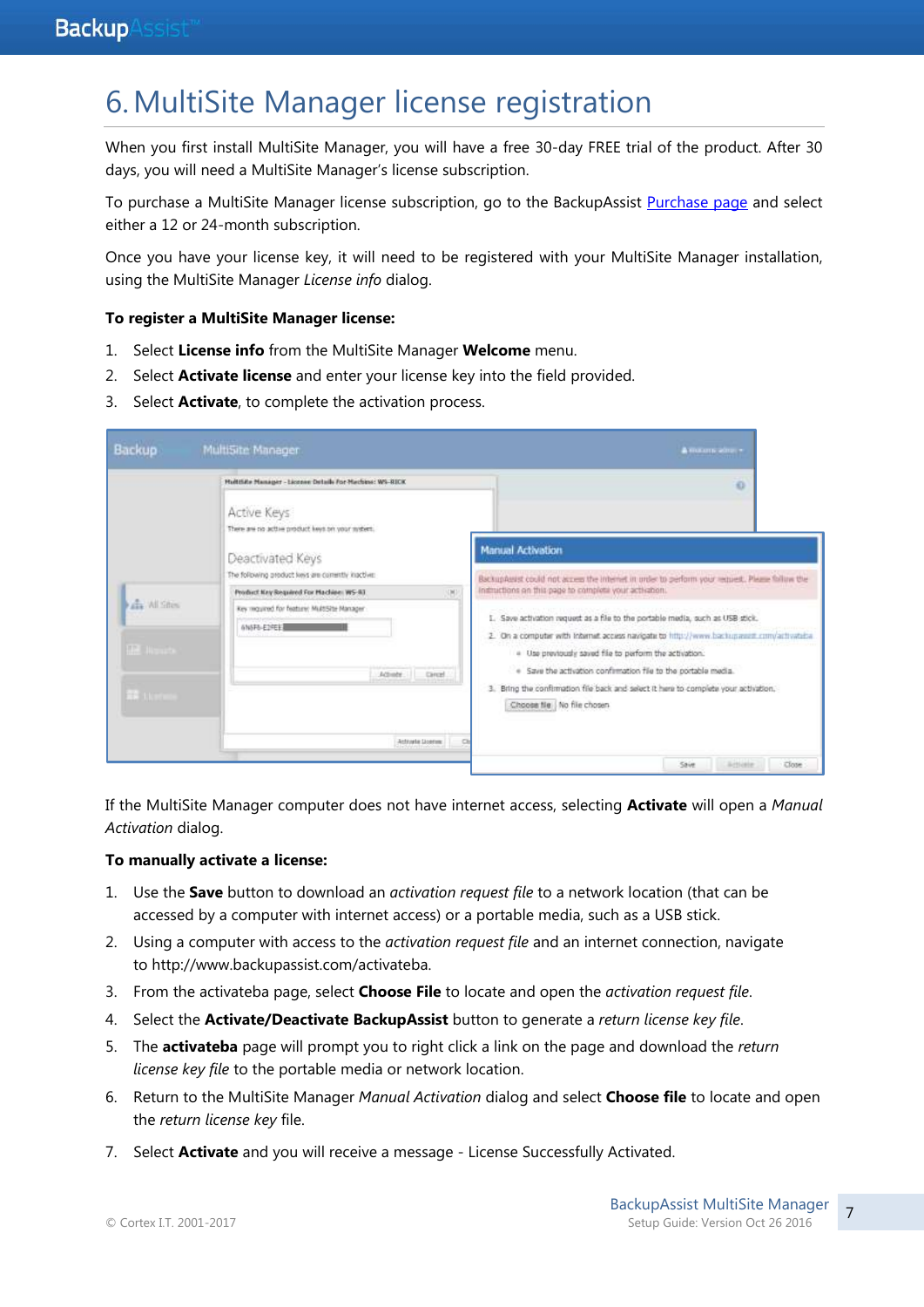# 7. Firewall and router configuration

To enable communication between the MultiSite Manager and each site over the internet, you need to make the following changes to your MultiSite Manager's firewall and router.

 To administer multiple sites, you only need to make changes on the MultiSite Manager's firewall and router/switch. You do not need to make any changes to the firewalls and routers on any of the remote sites.

### Firewall

If an external firewall device is used, then it needs to be configured to allow inbound traffic to the MultiSite Manager on the MultiSite Manager's port (default 8465).

### Router

A port-forwarding rule may need to be in place to ensure that the relevant traffic is passed to your MultiSite Manager.

### **MultiSite Manager firewall and router diagram**

The diagram below shows the connections between the MultiSite Manager, each of its Site Controllers and the computers in each site.



**Figure 3: MultiSite Manager firewall and router configurations**

Only the MultiSite Manager requires changes to its firewall and router to enable secure connections between the different sites, over the internet.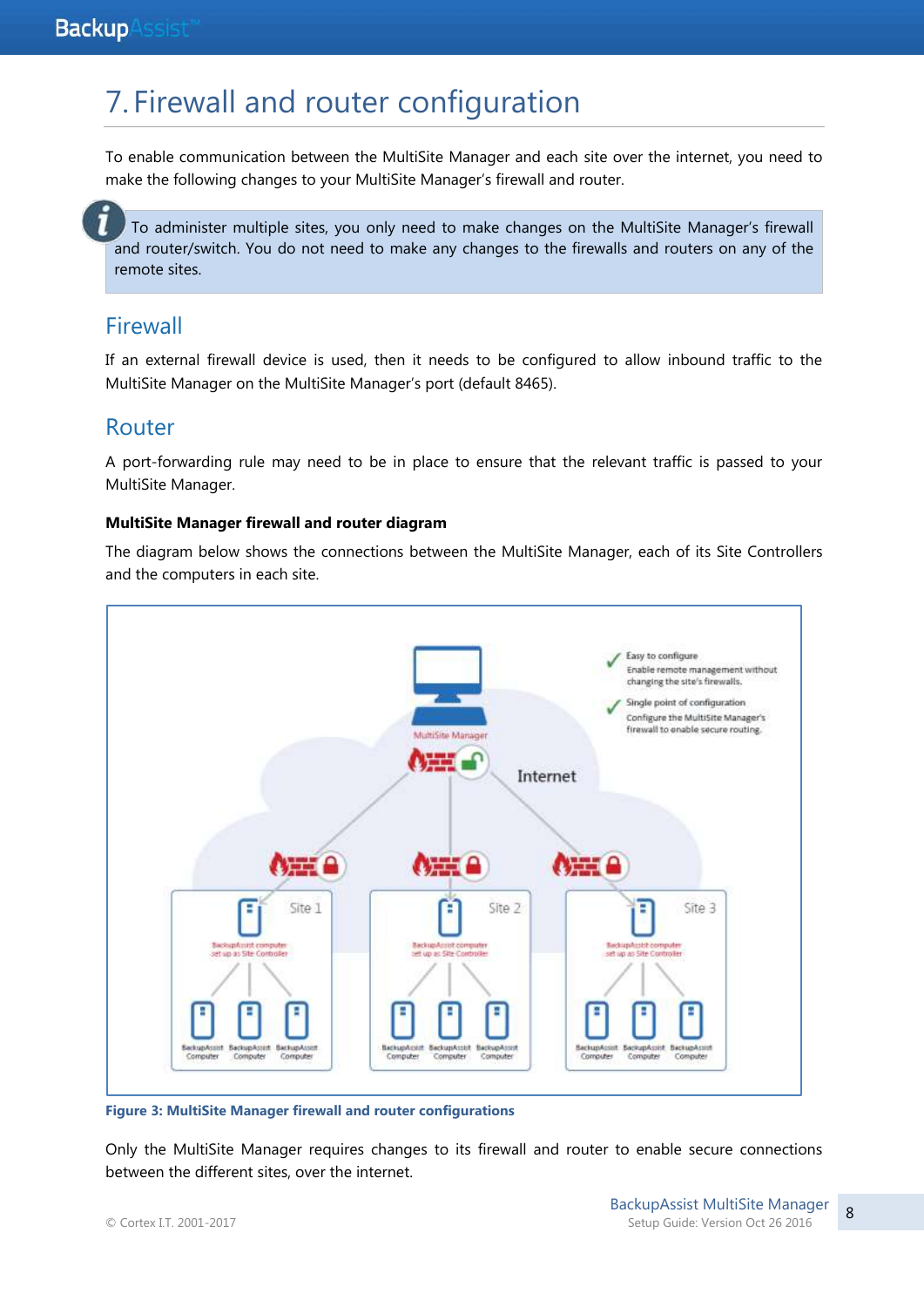# <span id="page-9-0"></span>8.MultiSite Manager solution setup

This section explains how to use **BackupAssist's Remote tab** and **MultiSite Manager** to set up a managed (regular) BackupAssist Computer and a Site Controller.

### Role selection

The BackupAssist Remote tab is used to:

- Make a BackupAssist computer a Site Controller, and register it to the MultiSite Manager.
- Add a Regular BackupAssist Computer to a Site Controller.

A MultiSite Manager must be set up before a Site Controller can be registered to it. Once a Site Controller has been registered, BackupAssist computers can be added.

To enable remote management:

- 1. Open BackupAssist's **Remote** tab.
- 2. Select **Remote Setup.**
- 3. Tick **Enable Remote Management.**
- 4. Select **Regular BackupAssist Computer** or **Site Controller** from the *Computer Role* options.

One computer in each site (LAN) must be nominated as a Site Controller. The Site Controller will connect to the MultiSite Manager and communicate with it on behalf of the site.

| <b>Remote Setup</b><br>Set up computer to be managed by MultiSite Manager |                                                                                 | <b>Backup</b> |
|---------------------------------------------------------------------------|---------------------------------------------------------------------------------|---------------|
| T Enable Remote Management                                                |                                                                                 | <b>P</b> Help |
|                                                                           | Allow computer to be controlled by a MultiSite Manager                          |               |
| $\left( \mathbf{i}\right)$                                                | This will also allow Remote Desktop connections to this computer                |               |
| <b>Computer Role</b>                                                      | Regular BackupAssist Computer                                                   |               |
|                                                                           | Site Controller                                                                 |               |
|                                                                           | V This Site Controller accepts automatic registrations from within this network |               |
| HTTP port:                                                                | 8464                                                                            |               |
| Use HTTPS                                                                 |                                                                                 |               |
| Select Certificate                                                        |                                                                                 |               |
| Hostname in certificate:                                                  |                                                                                 |               |
| <b>Using Secure SSL Connections</b>                                       |                                                                                 |               |
| Computer label:                                                           | WS-RI                                                                           |               |
|                                                                           | MultiSite Manager Registrations                                                 |               |
|                                                                           |                                                                                 | OK<br>Cancel  |

**Figure 4: Remote Management Setup**

The Computer Role selected will determine the Remote Setup options that are displayed.

The next steps will depend on whether you selected a **Regular BackupAssist Computer** role or a **Site Controller** role.

9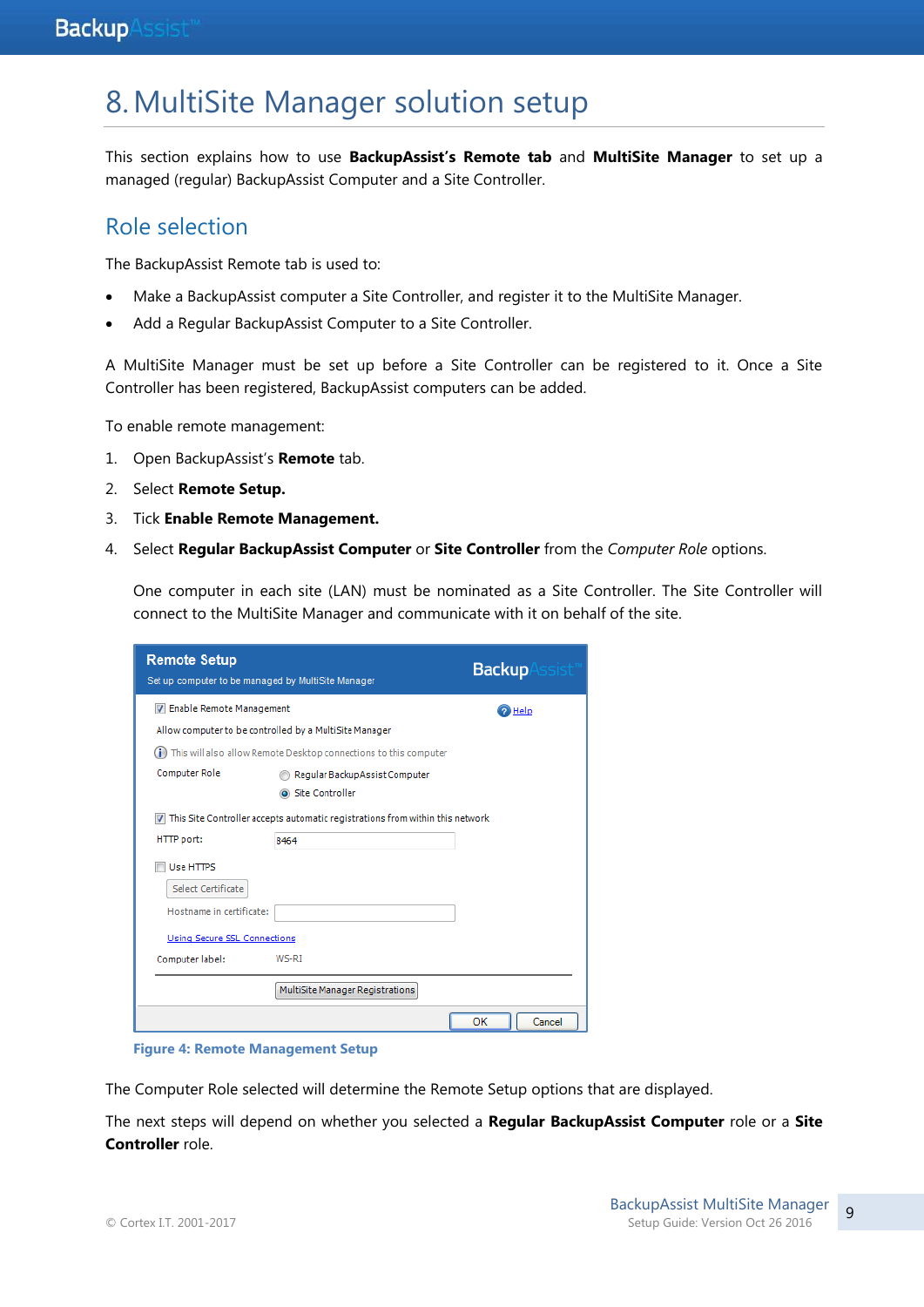### <span id="page-10-0"></span>Site Controller setup

- 1. Tick the box for *This Site Controller accepts automatic registrations from within the network*.
- 2. The **HTTP port** field shows the port used for communicating with the *Regular BackupAssist Computers* inside the Site. The port is set to 8464 by default.
- 3. Select **Use HTTPS** if you want to secure communication within the Site Controller's site. You will also need to select *Use HTTPS* when you add each BackupAssist computer to the Site Controller.

If you select *Use HTTPS*, the **Select Certificate** button will become active. The button will display the SSL certificates available. To learn more, please view our online [SSL certificates resource page.](http://www.backupassist.com/education/v9/multisite-manager/multisite-manager-certificates.html)

The **Hostname in certificate** field lets you to enter the name of the certificate. This is necessary for automatic registrations of computers where a trusted certificate is used by the Site Controller.

- 4. Select the **MultiSite Manager Registration** button to open the *MultiSite Manager Registration* window. This window can be used to add (or remove) the Site Controller from a MultiSite Manager.
- 5. Select **Register with MultiSite Manager**.
- 6. Fill in the **Add to MultiSite Manager** fields.

| <b>Add to MultiSite Manager</b><br>Add this site to MultiSite Manager |      | <b>Backup</b> Assis |
|-----------------------------------------------------------------------|------|---------------------|
| <b>MultiSite Manager</b>                                              |      |                     |
| Hostname or IP:                                                       |      |                     |
| Port:                                                                 | 8465 | ÷                   |
| Use HTTPS:                                                            |      |                     |
| This site                                                             |      |                     |
| Site Name:                                                            |      |                     |
|                                                                       |      |                     |
|                                                                       |      |                     |
|                                                                       |      | Cancel<br>OK        |
|                                                                       |      |                     |

- a) Enter either the MultiSite Manager's *Hostname* or *IP* address.
- b) *Use HTTPS* must be ticked if HTTPS was selected during the **MultiSite Manager** [setup](#page-6-0) to secure communication between the MultiSite Manager and each Site.
- c) *Site Name* is used to enter a unique name for the site. The site name will be displayed in the MultiSite Manager web application.
- 7. Select **OK** to submit a registration request to the MultiSite Manager.
- 8. Log into the MultiSite Manager web application and select the **All Sites tab.**

| Backup                             | MultiSite Manager              |                                                                                                                                                                                                                                                                                                                                                                                                                                                                                                             |                          |                              |                                   |                              | A Visitore attenta |
|------------------------------------|--------------------------------|-------------------------------------------------------------------------------------------------------------------------------------------------------------------------------------------------------------------------------------------------------------------------------------------------------------------------------------------------------------------------------------------------------------------------------------------------------------------------------------------------------------|--------------------------|------------------------------|-----------------------------------|------------------------------|--------------------|
|                                    | All Sites<br><b>COLLECTIVE</b> |                                                                                                                                                                                                                                                                                                                                                                                                                                                                                                             |                          |                              |                                   |                              |                    |
|                                    | Manage your sites              |                                                                                                                                                                                                                                                                                                                                                                                                                                                                                                             |                          |                              |                                   |                              |                    |
|                                    |                                | $\mathbf{d}^{\top} = \mathbf{1} \times \mathbf{1} \times \mathbf{1} \times \mathbf{1} \times \mathbf{1} \times \mathbf{1} \times \mathbf{1} \times \mathbf{1} \times \mathbf{1} \times \mathbf{1} \times \mathbf{1} \times \mathbf{1} \times \mathbf{1} \times \mathbf{1} \times \mathbf{1} \times \mathbf{1} \times \mathbf{1} \times \mathbf{1} \times \mathbf{1} \times \mathbf{1} \times \mathbf{1} \times \mathbf{1} \times \mathbf{1} \times \mathbf{1} \times \mathbf{1} \times \mathbf{1} \times \$ |                          | C Prime Assistance (C Prime) |                                   |                              |                    |
|                                    | <b>Sty</b>                     | Shi Simolar                                                                                                                                                                                                                                                                                                                                                                                                                                                                                                 | $\overline{\phantom{a}}$ | Pending Registrations        |                                   | $\mathbb{H}^+$               | <b>Street</b>      |
| $\frac{1}{\sin\theta}$ all Sibes   | Healona                        | $95 - 1$                                                                                                                                                                                                                                                                                                                                                                                                                                                                                                    | <b>Ok</b>                | Ste<br>Helbsume Office       | $\pm a$ Cormaler<br>$\frac{1}{2}$ | Approve / Reject.<br>$\circ$ |                    |
| $\overline{\Omega}$ . Let $\Omega$ |                                |                                                                                                                                                                                                                                                                                                                                                                                                                                                                                                             |                          |                              |                                   |                              |                    |
|                                    |                                |                                                                                                                                                                                                                                                                                                                                                                                                                                                                                                             |                          |                              |                                   |                              |                    |
| <b>EL Livers</b>                   |                                |                                                                                                                                                                                                                                                                                                                                                                                                                                                                                                             |                          |                              |                                   |                              |                    |
|                                    |                                |                                                                                                                                                                                                                                                                                                                                                                                                                                                                                                             |                          |                              |                                   | $:$ Close                    |                    |

9. Select **Pending Registrations** and click the tick next to the Site Controller that you want to approve.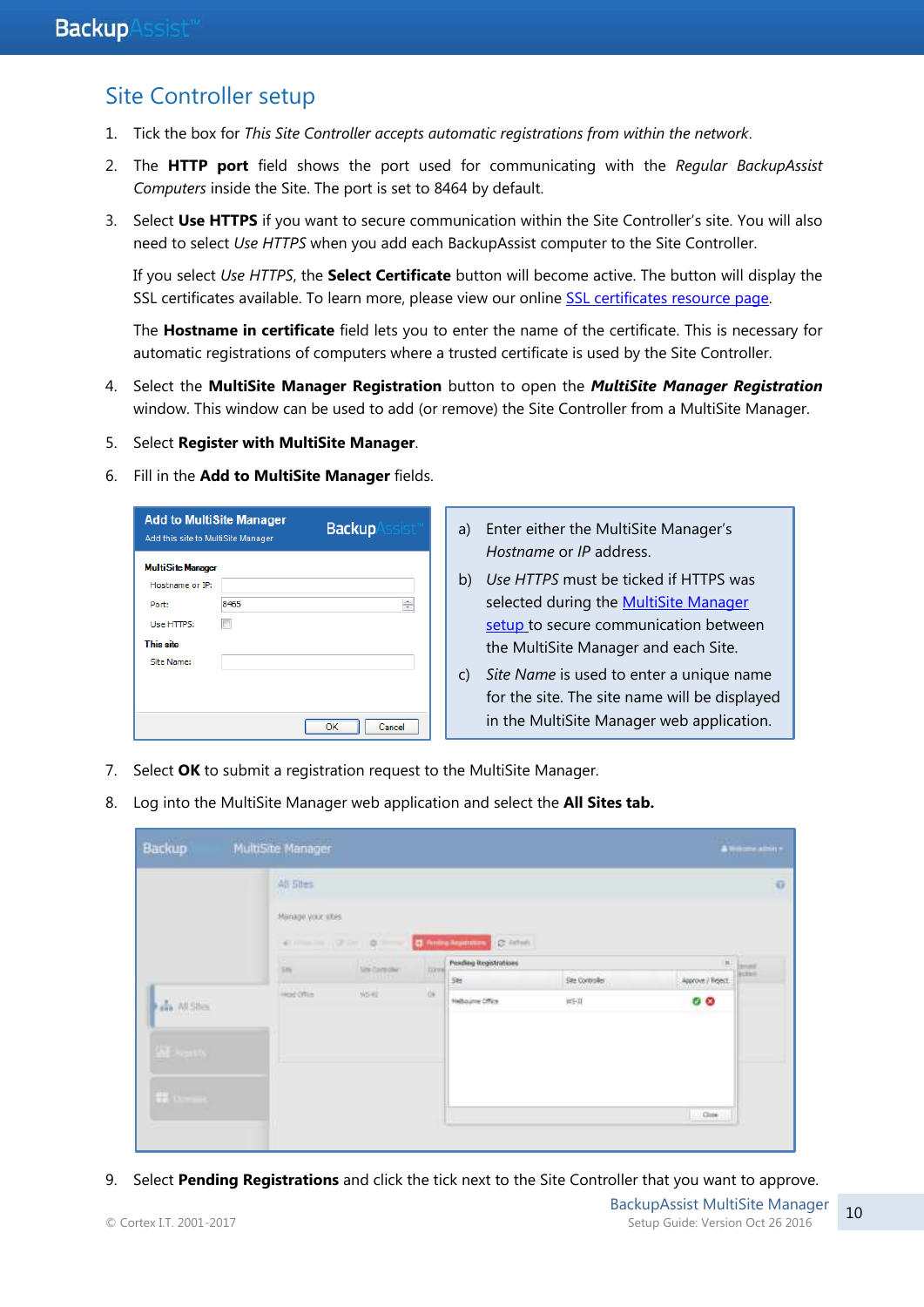### Regular BackupAssist computer setup

1. Tick the box for *Enable automatic registration with Site controllers within this network*. This option is enabled by default and will retain its settings if BackupAssist is upgraded.

The Site Controller on the local area network can now detect the computer.

- 2. Log into the MultiSite Manager web application and open the **Manage site** tab for that site.
- *3.* Select *Add Other Installations to Site* from the menu to open the *Add Other Installation to Site* dialog.
- 4. Tick the box next to the computer you want to add to the Site Controller.
- 5. Select *Add Selected To Site*.

| Select from automatically provisioned BackupAssist computers |                             |  |  |  |  |  |  |  |
|--------------------------------------------------------------|-----------------------------|--|--|--|--|--|--|--|
| <b>Computers</b>                                             | <b>BackupAssist Version</b> |  |  |  |  |  |  |  |
| JIM-SVR2008R2                                                | 9.2.0t8                     |  |  |  |  |  |  |  |
| QA-CSV2                                                      | 9.2.0 <sub>t8</sub>         |  |  |  |  |  |  |  |
|                                                              |                             |  |  |  |  |  |  |  |
| Add Selected To Site<br>Close                                |                             |  |  |  |  |  |  |  |

#### **Figure 5: Add Other Installations to site screen**

The computer will now appear in the *Manage Site* screen and can be remotely managed.

#### **Manual registration**

If the Site Controller uses HTTPS in its LAN and the computer does not trust the certificate, you will need to use the *Site Controller Registration* to manually register the computer.

If the Site Controller or managed computers are not using BackupAssist v9.2 or later, you will need to use the *Site Controller Registration* to manually register the computer.

To manually register a computer:

- 1. Select the **Site Controller Registration** button to open the *Site Controller Registration* window. The window is used to add (or remove) a BackupAssist Computer to a Site Controller.
- 2. Select **Add to Site Controller** and fill in the fields.

| <b>Add to Site</b>     | Add this computer to a Site Controller | <b>Backup</b> |
|------------------------|----------------------------------------|---------------|
| <b>Site Controller</b> |                                        |               |
| Hostname or IP:        |                                        |               |
| Port:                  | 8464                                   | ÷             |
| Use HTTPS:             |                                        |               |
| This computer          |                                        |               |
| Comment:               |                                        |               |
|                        |                                        |               |
|                        |                                        |               |
|                        |                                        | OK<br>Cancel  |

- a) Enter either the Site Controller's *Hostname* or *IP* address.
- b) *Use HTTPS* must be ticked if the Site Controller has enabled HTTPS to secure communication within the site.
- c) Use the *Comment* field to enter a unique description. This will be displayed in the MultiSite Manager web application.

#### 3. Select OK.